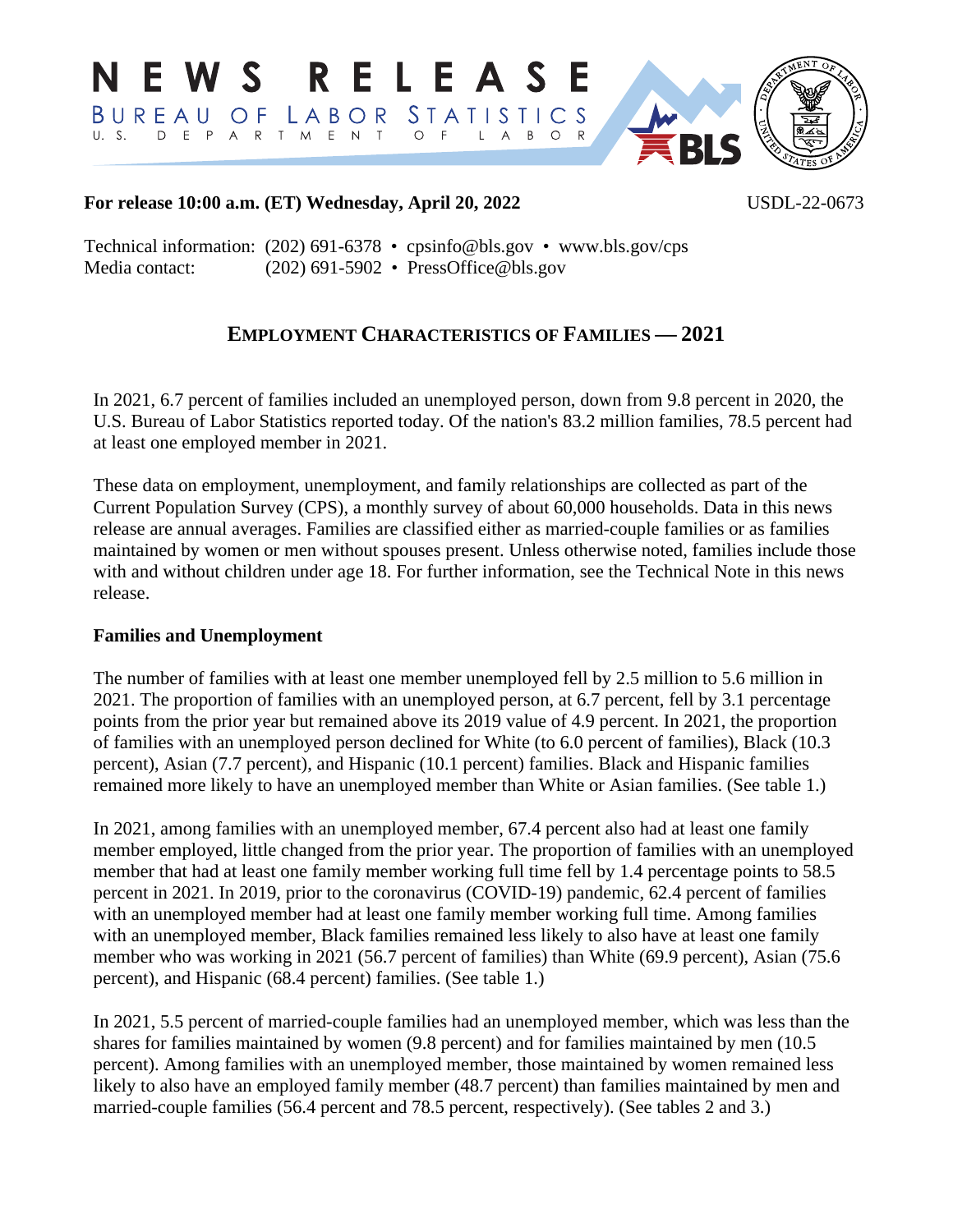## **Families and Employment**

In 2021, 78.5 percent of families had at least one employed family member, up from 78.2 percent in 2020 but below the 2019 share of 81.2 percent. From 2020 to 2021, the likelihood of having an employed family member increased for Black (to 76.6 percent of families), Asian (86.2 percent), and Hispanic (85.0 percent) families, but changed little for White families (78.1 percent). Black families were the least likely to have an employed family member in 2021. (See table 1.)

Families maintained by women remained less likely to have an employed member (75.7 percent) in 2021 than families maintained by men (82.4 percent) or married-couple families (78.7 percent). Among married-couple families, both spouses were employed in 46.8 percent of families, up from 45.5 percent in the prior year. In 2021, only one spouse was employed in 25.3 percent of marriedcouple families, down from 26.7 percent in 2020. (See table 2.)

## **Families with Children**

In 2021, 32.8 million families, or two-fifths of all families, included children under age 18. (Children are biological, step-, or adopted children living in the household who are under age 18. Not included are nieces, nephews, grandchildren, other related and unrelated children, and children not living in the household.) At least one parent was employed in 89.1 percent of families with children, up from 88.5 percent in 2020 but below its 2019 value of 91.4 percent. Among married-couple families with children, 96.5 percent had at least one employed parent in 2021, and in 62.3 percent of these families both parents were employed. Among families maintained by fathers, 81.7 percent of fathers were employed, a greater share than the 71.2 percent of mothers who were employed in families maintained by mothers. (See tables 1 and 4.)

## **Parents**

The labor force participation rate—the percent of the population working or looking for work—for all mothers with children under age 18 was 71.2 percent in 2021, unchanged from the prior year but down from 72.3 percent in 2019. The participation rate for fathers with children under age 18, at 92.5 percent in 2021, was little changed from 2020 (92.3 percent) but down from 2019 (93.3 percent). (See table 5.)

The participation rate for married fathers increased by 0.2 percentage point from the prior year to 93.5 percent in 2021, while the rates for married mothers (69.3 percent) and for mothers and fathers with other marital statuses (75.3 percent and 87.0 percent, respectively) showed little change. Married mothers remained less likely to participate in the labor force in 2021 than mothers with other marital statuses. By contrast, married fathers remained more likely to participate in the labor force than fathers with other marital statuses. (Other marital status includes persons who are never married; widowed; divorced; separated; and married, spouse absent.) (See table 5.)

Mothers of younger children remained less likely to participate in the labor force than mothers with older children. In 2021, 65.6 percent of mothers with children under age 6 participated in the labor force compared with 75.5 percent of mothers whose youngest child was age 6 to 17. By contrast, fathers with children under age 6 were more likely to participate in the labor force than those whose youngest child was age 6 to 17 (93.9 percent versus 91.5 percent). (See table 5.)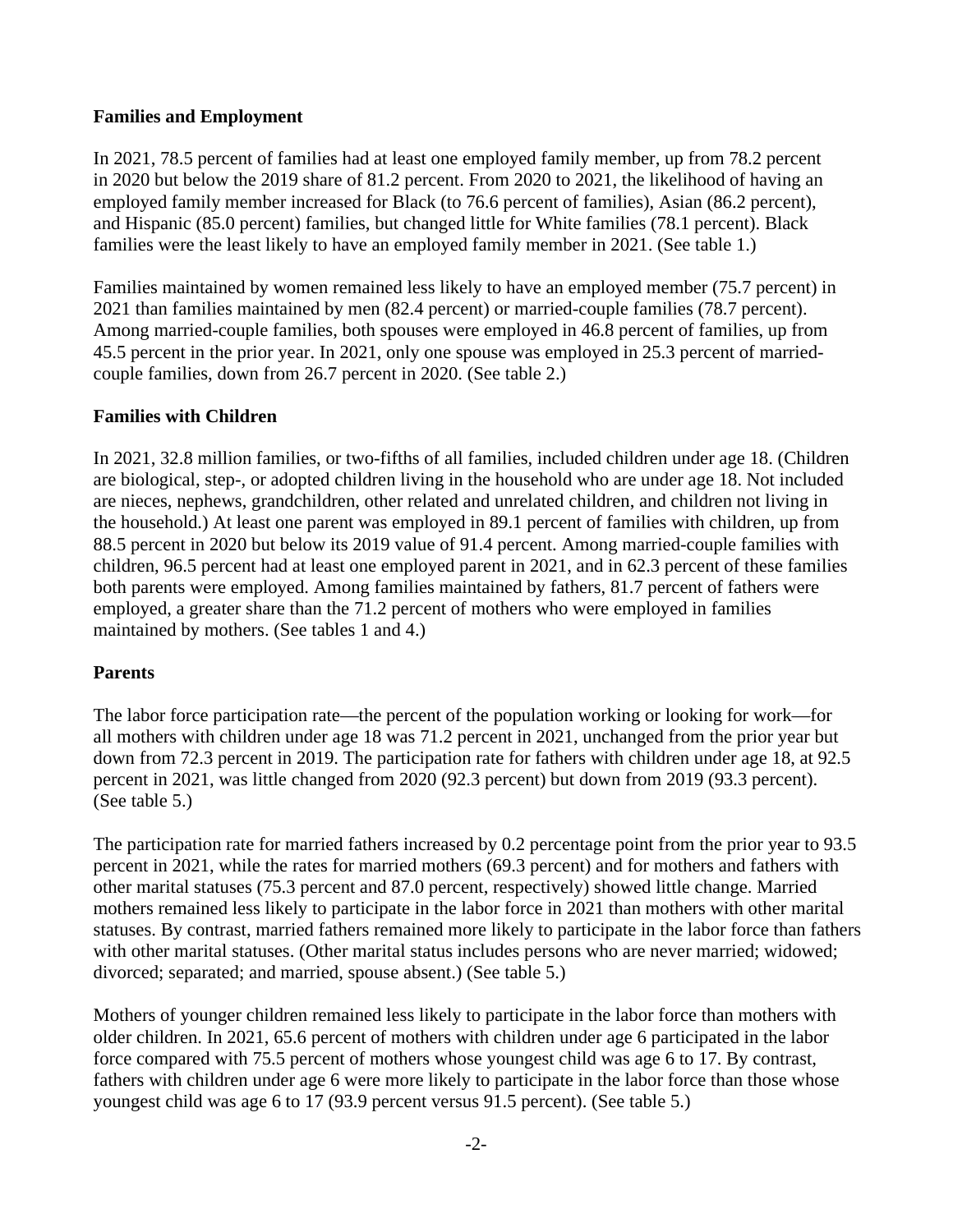In 2021, the unemployment rate for mothers decreased by 2.5 percentage points from the prior year to 5.0 percent, and the rate for fathers decreased by 1.8 percentage points to 3.8 percent. The unemployment rate for married mothers remained considerably lower than the rate for mothers with other marital statuses—3.3 percent compared with 8.5 percent in 2021. Married fathers also continued to have a lower unemployment rate, at 3.1 percent, than fathers with other marital statuses, at 8.0 percent. Among mothers who had children under age 3, the unemployment rate for those who were married was about one-third the rate for mothers with other marital statuses (3.6 percent versus 11.2 percent). (See tables 5 and 6.)

Employed fathers remained more likely to work full time than employed mothers in 2021—95.5 percent compared with 79.6 percent. Among employed mothers, those with older children remained more likely to work full time than those with younger children. In 2021, 81.2 percent of employed mothers with children ages 6 to 17 worked full time compared with 77.2 percent of mothers with children under age 6. Among employed fathers, 95.7 percent of those with older children and 95.3 percent of those with younger children worked full time. (See table 5.)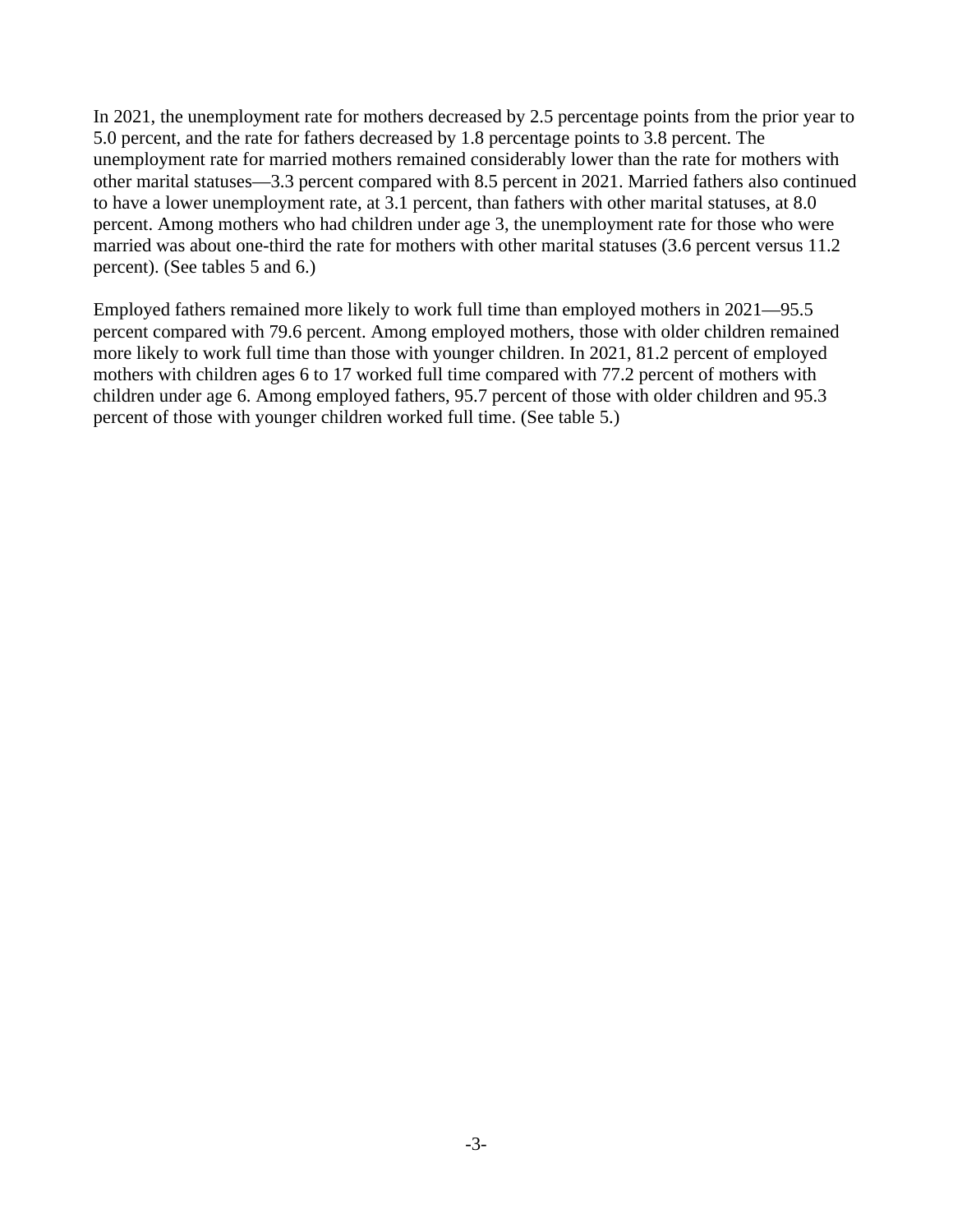## **Technical Note**

The estimates in this release are based on annual average data from the Current Population Survey (CPS). The CPS, which is conducted by the U.S. Census Bureau for the Bureau of Labor Statistics (BLS), is a monthly survey of about 60,000 eligible households that provides information on the labor force status, demographics, and other characteristics of the nation's civilian noninstitutional population age 16 and over.

If you are deaf, hard of hearing, or have a speech disability, please dial 7-1-1 to access telecommunications relay services.

### **Definitions**

Definitions of the principal terms used in this release are described briefly below.

*Householder*. The householder is the family reference person. This is the person (or one of the persons) in whose name the housing unit is owned or rented. The relationship of other individuals in the household is defined in terms of their relationship to the householder. The race and Hispanic ethnicity of the family is determined by that of the householder.

*Family*. A family is a group of two or more persons residing together who are related by birth, marriage, or adoption; all such individuals are considered members of one family. The count of families is for "primary" families only. A primary family consists of a householder and all other persons related to and residing with the householder. Sub-families are excluded from the count of families. A sub-family is a family that does not maintain their own household, such as a married couple living in the home of a friend and their family. In this example, the report would include only one family (the householder's or primary family), not two.

Families include those with and without children under age 18. Families are further categorized as follows:

- *Married-couple families* refer to opposite-sex and same-sex married couples residing together and any of their family members residing in the household.
- *Families maintained by women or men* are made up of householders residing with one or more family members but no spouse of either sex present. Unmarried domestic partners of

either sex may or may not be present in the household.

This release presents data for two marital status categories, defined below. Marital status is based on a person's status at the time of the survey.

*Total married, spouse present*. Married, spouse present, includes persons in either opposite-sex or same-sex marriages living together in the same household, even though one may be temporarily absent on business, on vacation, on a visit, in a hospital, or for other reasons.

*Other marital status*. Other marital status includes persons who are never married; widowed; divorced; separated; and married, spouse absent. Separated includes persons with legal separations, those living apart with intentions of obtaining a divorce, and other persons permanently or temporarily separated because of marital discord. Married, spouse absent, includes married persons living apart because either a husband or wife was employed and living at a considerable distance from home, was serving away from home in the Armed Forces, had moved to another area, or had a different place of residence for any other reason except separation as defined above.

*Children*. Data on children refer to own children under age 18 that live in the household. Included are biological, step-, and adopted children of the husband, wife, or person maintaining the family. Not included are nieces, nephews, grandchildren, other related children, and all unrelated children living in the household. Children not living in the household are also not included.

*Employed*. Employed persons are all those who, during the survey reference week, (a) did any work at all as paid employees; (b) worked in their own business, profession, or on their own farm; or (c) worked 15 hours or more as unpaid workers in an enterprise operated by a member of the family. Persons who were temporarily absent from their jobs because of illness, vacation, labor disputes, or another reason also are counted as employed.

*Full-time workers*. Full-time workers are those who usually work 35 hours or more per week at all jobs.

*Part-time workers*. Part-time workers are those who usually work fewer than 35 hours per week at all jobs.

*Unemployed*. The unemployed are persons who had no employment during the reference week,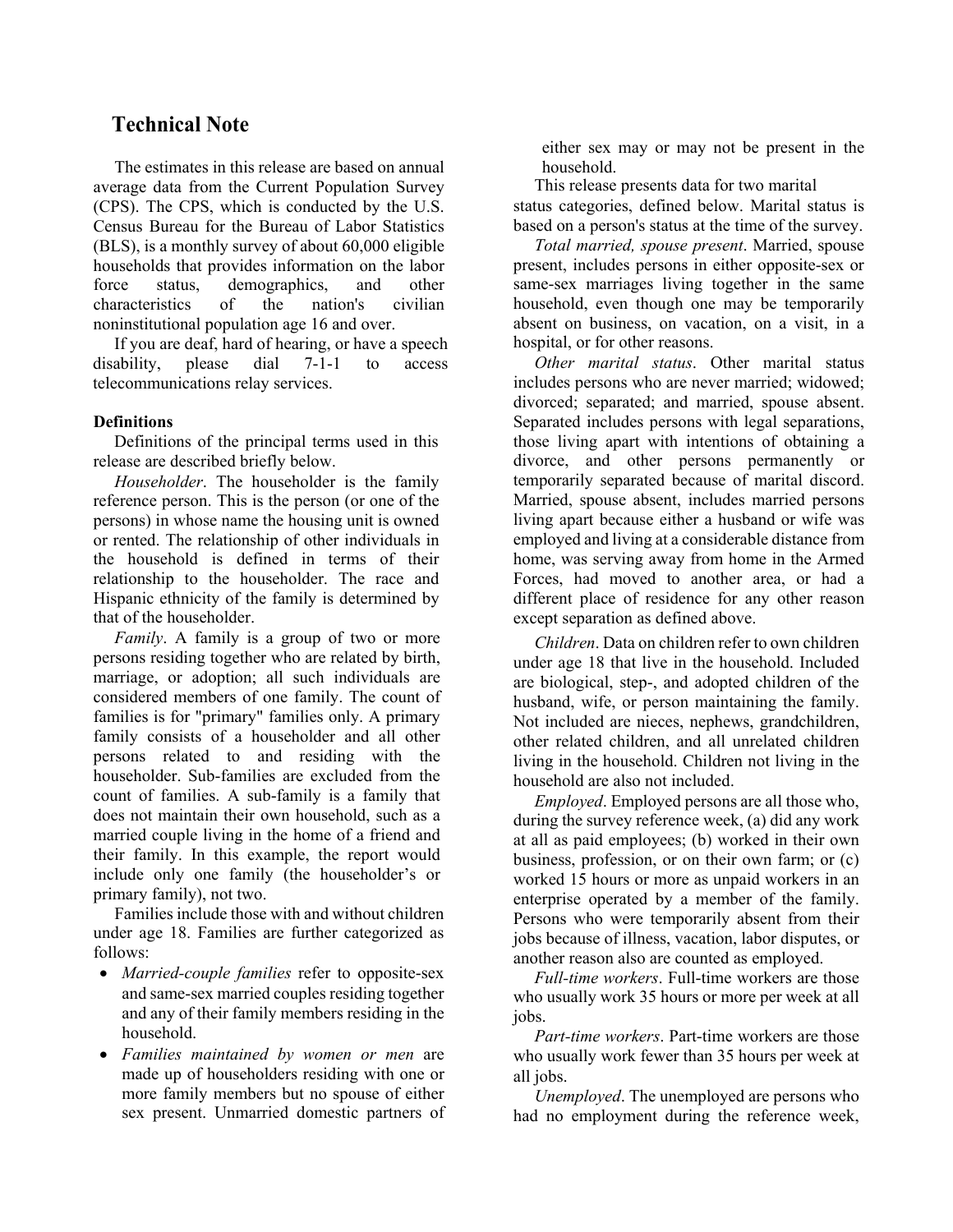were available for work at that time, and had made specific efforts to find employment sometime during the 4-week period ending with the reference week. Persons who were waiting to be recalled to a job from which they had been laid off need not be looking for work to be classified as unemployed.

*Civilian labor force*. The civilian labor force comprises all persons classified as employed or unemployed.

*Labor force participation rate*. The labor force participation rate is the number of persons in the labor force as a percent of the population.

*Employment-population ratio*. The employment-population ratio is the number of employed persons as a percent of the population.

*Unemployment rate*. The unemployment rate is the number of unemployed persons as a percent of the civilian labor force.

### **Reliability of the estimates**

Statistics based on the CPS are subject to both sampling and nonsampling error. When a sample, rather than the entire population, is surveyed, there is a chance that the sample estimates may differ from the true population values they represent. The exact difference, or *sampling error*, varies depending on the particular sample selected, and this variability is measured by the standard error of the estimate. There is about a 90-percent chance, or level of confidence, that an estimate based on a sample will differ by no more than 1.6 standard errors from the true population value because of sampling error. BLS analyses are generally conducted at the 90-percent level of confidence.

The CPS data also are affected by *nonsampling error*. Nonsampling error can occur for many reasons, including the failure to sample a segment of the population, inability to obtain information for all respondents in the sample, inability or unwillingness of respondents to provide correct information, and errors made in the collection or

processing of the data.

Information about the reliability of data from the CPS and guidance on estimating standard errors are available at

[www.bls.gov/cps/documentation.htm#reliability.](https://www.bls.gov/cps/documentation.htm#reliability)

## **Comparability of the estimates**

Effective with data for 2020, estimates of the number of married persons refer to those in opposite-sex and same-sex marriages. Prior to 2020, estimates of the number of married persons referred to those in opposite-sex marriages only. The definition of families incorporated this change by expanding the definition of married-couple families to include same-sex married couples. This new classification resulted in a larger estimate of the number of persons who are married with a spouse present. It also resulted in a larger estimate of the number of married-couple families and the total number of families. The 2019 estimates mentioned in this news release are revised data that incorporate the new classification of married persons. These revised 2019 estimates, as published in the "Employment Characteristics of Families—2020" news release, do not match those originally published in the "Employment Characteristics of Families—2019" news release or in the BLS online database. Additional information about the classification change is available from the Census Bureau at a contract and a contract a contract and a contract a contract and a contract a contract a contract and a contract a contract a contract and a contract a contract a contract and a contract and a contract and a co

[www.census.gov/content/dam/Census/library/work](http://www.census.gov/content/dam/Census/library/working-papers/2019/demo/SEHSD-WP-2018-30.pdf) [ing-papers/2019/demo/SEHSD-WP-2018-30.pdf.](http://www.census.gov/content/dam/Census/library/working-papers/2019/demo/SEHSD-WP-2018-30.pdf)

In addition, the data presented in this release are not strictly comparable with data for earlier years due to the introduction of updated population estimates, or controls, used in the CPS. The population controls are updated each year in January to reflect the latest information about population change. Additional information is available from the BLS website at [www.bls.gov/cps/documentation.htm#pop.](https://www.bls.gov/cps/documentation.htm#pop)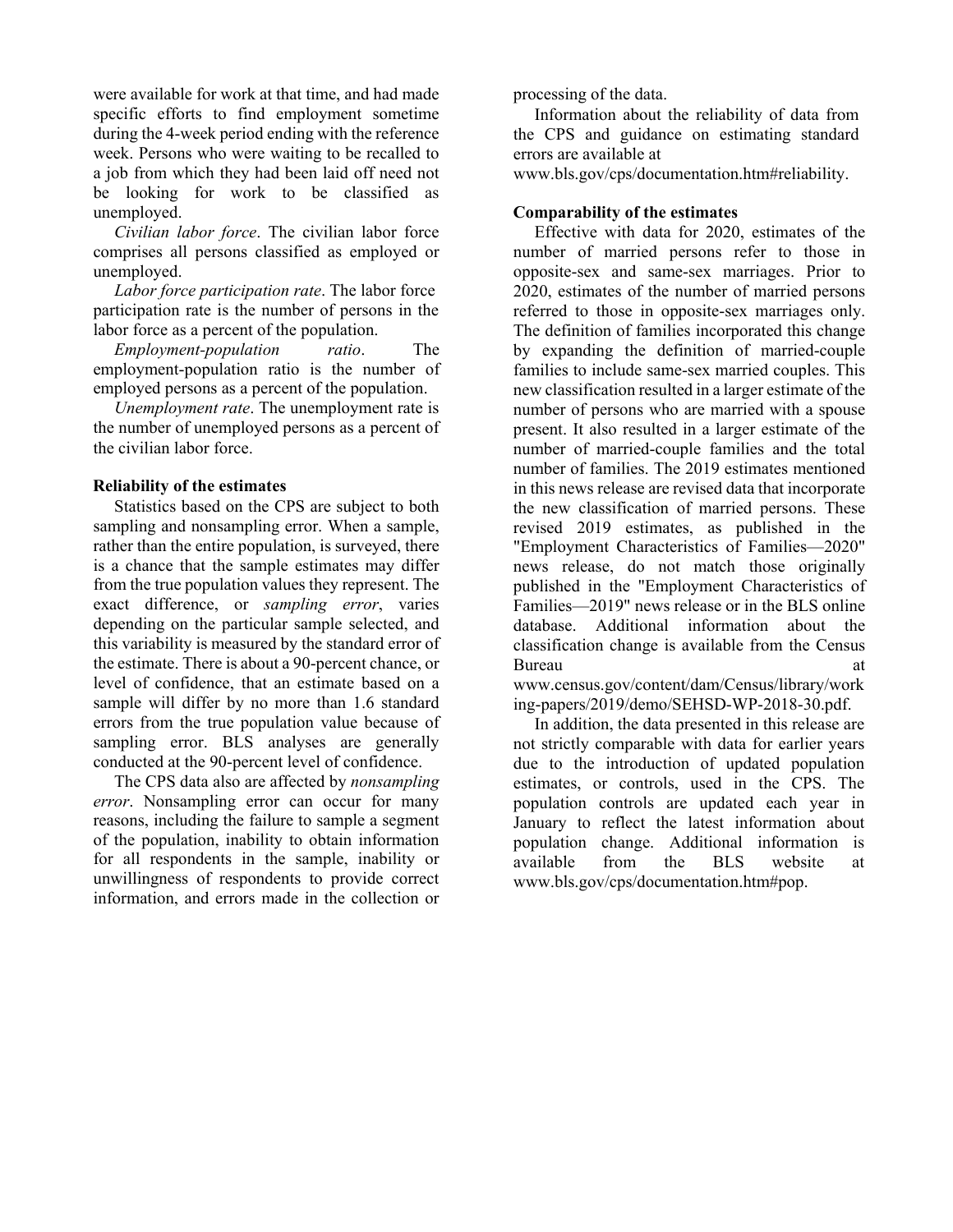### **Table 1. Employment and unemployment in families by race and Hispanic or Latino ethnicity, 2020-2021 annual averages**

| [Numbers in thousands]                                              |        |        |
|---------------------------------------------------------------------|--------|--------|
| Characteristic                                                      | 2020   | 2021   |
| <b>EMPLOYMENT IN FAMILIES</b>                                       |        |        |
|                                                                     | 83,144 | 83,179 |
|                                                                     | 64,995 | 65,286 |
|                                                                     | 78.2   | 78.5   |
|                                                                     | 59,683 | 59,839 |
|                                                                     | 18,148 | 17,894 |
|                                                                     | 21.8   | 21.5   |
| White                                                               |        |        |
|                                                                     | 65,324 | 65,279 |
|                                                                     | 50,925 | 50,967 |
|                                                                     | 78.0   | 78.1   |
|                                                                     | 46,762 | 46,757 |
|                                                                     | 14,399 | 14,312 |
|                                                                     | 22.0   | 21.9   |
|                                                                     |        |        |
| <b>Black or African American</b>                                    |        |        |
|                                                                     | 10,183 | 10,248 |
|                                                                     | 7,713  | 7,851  |
|                                                                     | 75.7   | 76.6   |
|                                                                     | 6,975  | 7,063  |
|                                                                     | 2,470  | 2,397  |
|                                                                     | 24.3   | 23.4   |
| Asian                                                               |        |        |
|                                                                     | 5,153  | 5,141  |
|                                                                     | 4,365  | 4,432  |
|                                                                     | 84.7   | 86.2   |
|                                                                     | 4,131  | 4,149  |
|                                                                     | 788    | 709    |
|                                                                     | 15.3   | 13.8   |
| <b>Hispanic or Latino ethnicity</b>                                 |        |        |
|                                                                     | 13,369 | 13,734 |
|                                                                     | 11,245 | 11,671 |
|                                                                     | 84.1   | 85.0   |
|                                                                     | 10,367 | 10,744 |
|                                                                     | 2,124  | 2,063  |
|                                                                     | 15.9   | 15.0   |
| <b>UNEMPLOYMENT IN FAMILIES</b>                                     |        |        |
|                                                                     | 83,144 | 83,179 |
|                                                                     | 8,124  | 5,594  |
|                                                                     | 9.8    | 6.7    |
|                                                                     | 5,492  | 3,771  |
| As a percent of families with at least one family member unemployed | 67.6   | 67.4   |
|                                                                     | 4,869  | 3,272  |
| As a percent of families with at least one family member unemployed | 59.9   | 58.5   |
| White                                                               |        |        |
|                                                                     | 65,324 | 65,279 |
|                                                                     | 5,858  | 3,894  |
|                                                                     | 9.0    | 6.0    |
|                                                                     | 4,097  | 2,723  |
| As a percent of families with at least one family member unemployed | 69.9   | 69.9   |
|                                                                     | 3,644  | 2,368  |
| As a percent of families with at least one family member unemployed | 62.2   | 60.8   |
| <b>Black or African American</b>                                    |        |        |
|                                                                     | 10,183 | 10,248 |
|                                                                     | 1,360  | 1,050  |
|                                                                     | 13.4   | 10.3   |
|                                                                     |        |        |

See footnotes at end of table.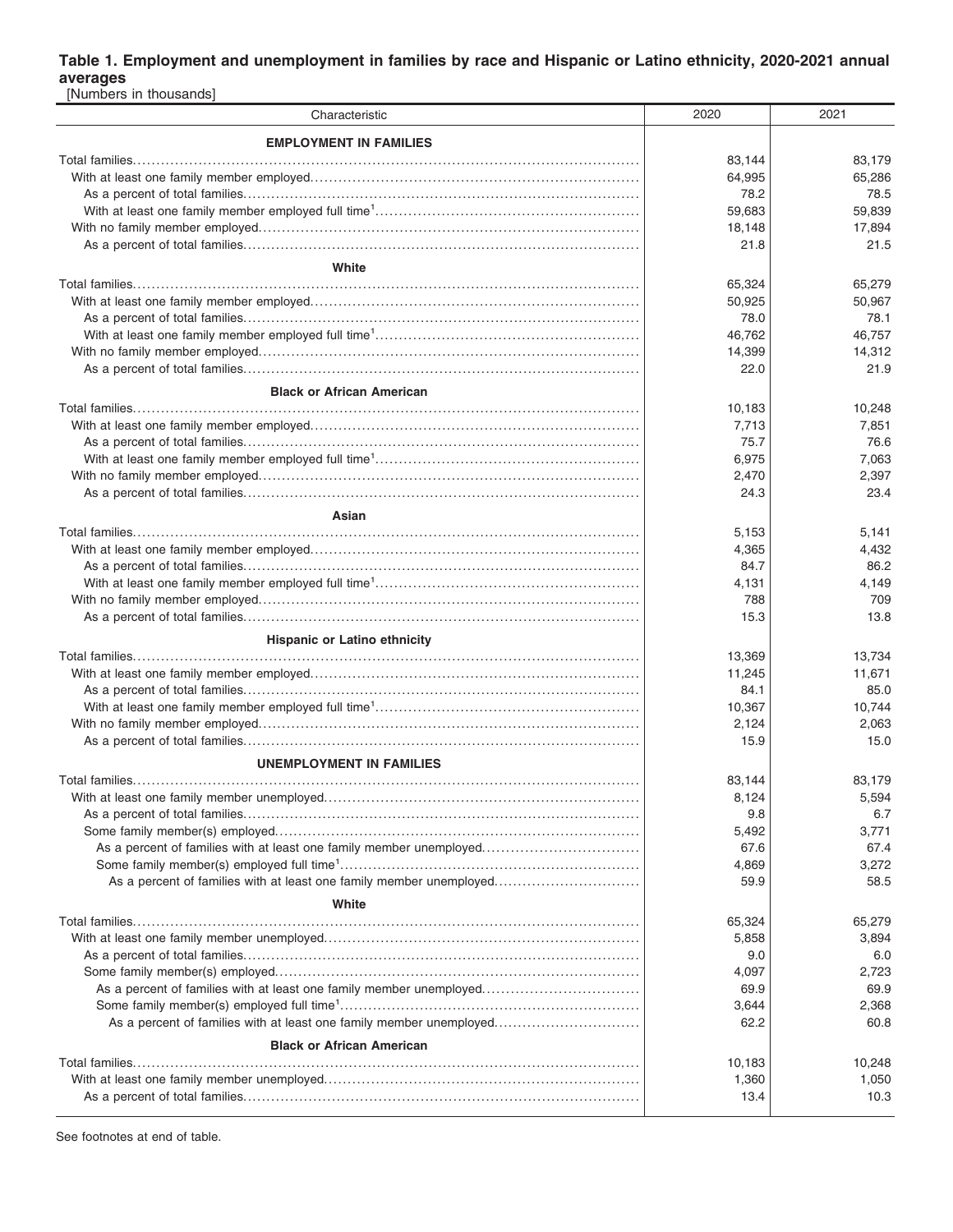#### **Table 1. Employment and unemployment in families by race and Hispanic or Latino ethnicity, 2020-2021 annual averages — Continued** [Numbers in thousands]

| Characteristic                                                      | 2020   | 2021   |
|---------------------------------------------------------------------|--------|--------|
|                                                                     | 776    | 595    |
| As a percent of families with at least one family member unemployed | 57.1   | 56.7   |
|                                                                     | 676    | 513    |
| As a percent of families with at least one family member unemployed | 49.7   | 48.8   |
| Asian                                                               |        |        |
|                                                                     | 5,153  | 5,141  |
|                                                                     | 560    | 395    |
|                                                                     | 10.9   | 7.7    |
|                                                                     | 401    | 299    |
| As a percent of families with at least one family member unemployed | 71.6   | 75.6   |
|                                                                     | 358    | 258    |
| As a percent of families with at least one family member unemployed | 63.9   | 65.2   |
| <b>Hispanic or Latino ethnicity</b>                                 |        |        |
|                                                                     | 13,369 | 13,734 |
|                                                                     | 1,906  | 1.391  |
|                                                                     | 14.3   | 10.1   |
|                                                                     | 1,290  | 951    |
| As a percent of families with at least one family member unemployed | 67.7   | 68.4   |
|                                                                     | 1,150  | 821    |
| As a percent of families with at least one family member unemployed | 60.3   | 59.0   |
|                                                                     |        |        |

<sup>1</sup> Usually work 35 hours or more per week at all jobs.

NOTE: The race or ethnicity of the family is determined by that of the householder, the family reference person in whose name the housing unit is<br>owned or rented. Estimates for the above race groups (White, Black or Africa annually with the release of January data. Beginning in 2020, family estimates reflect a change in the classification of marital status. This change expanded the definition of married-couple families to include same-sex married couples. As a result, data under the new definition are not strictly comparable with data prior to 2020.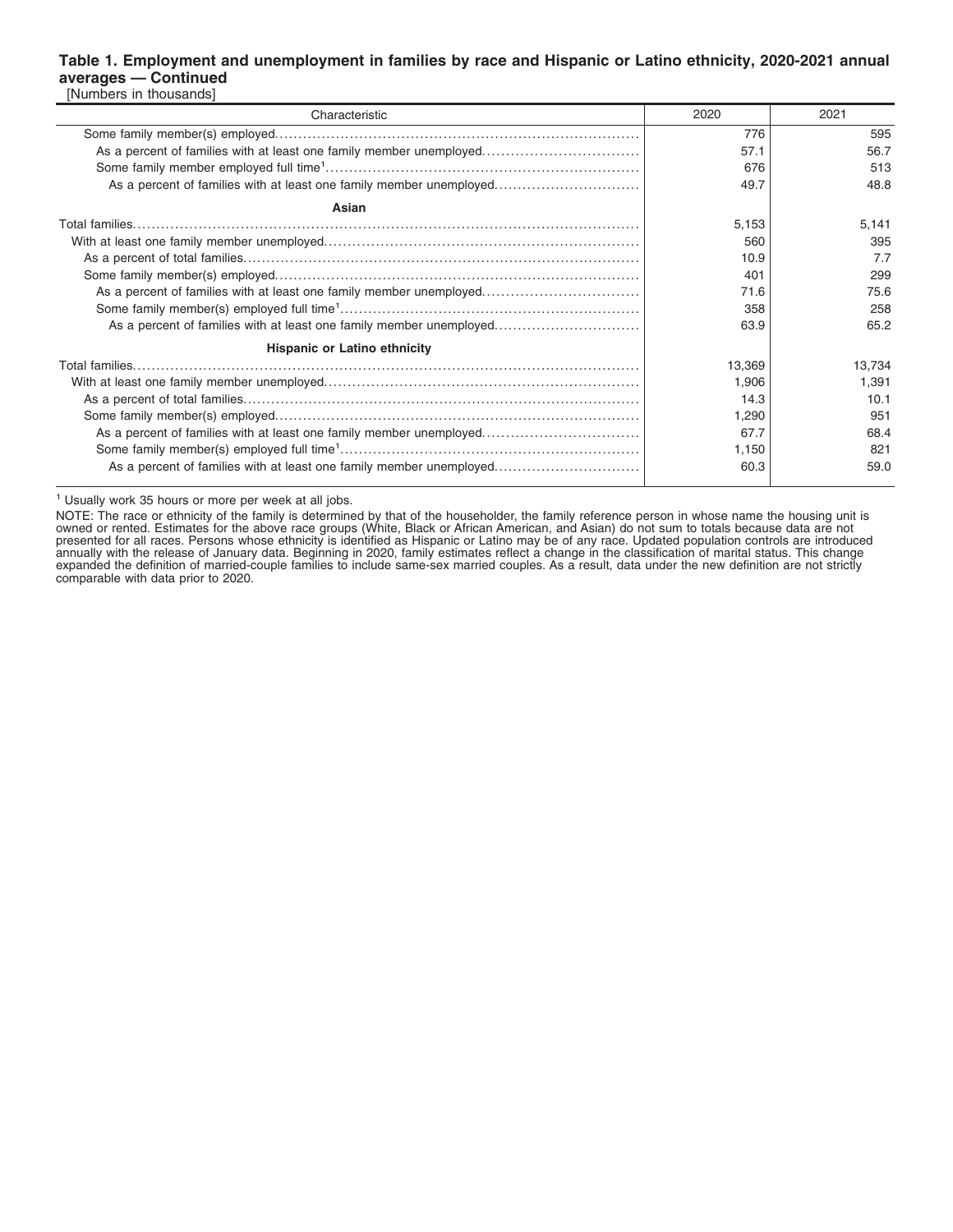### **Table 2. Families by presence and relationship of employed members and family type, 2020-2021 annual averages**

[Numbers in thousands]

|                                                  |        | Number | Percent distribution |       |  |
|--------------------------------------------------|--------|--------|----------------------|-------|--|
| Characteristic                                   | 2020   | 2021   | 2020                 | 2021  |  |
| <b>TOTAL MARRIED-COUPLE FAMILIES<sup>1</sup></b> |        |        |                      |       |  |
|                                                  | 61,375 | 60,471 | 100.0                | 100.0 |  |
|                                                  | 48,279 | 47,612 | 78.7                 | 78.7  |  |
|                                                  | 16,408 | 15,300 | 26.7                 | 25.3  |  |
|                                                  | 27,921 | 28.275 | 45.5                 | 46.8  |  |
|                                                  | 3,950  | 4.037  | 6.4                  | 6.7   |  |
|                                                  | 13,096 | 12,859 | 21.3                 | 21.3  |  |
| Opposite-sex married-couple families             |        |        |                      |       |  |
|                                                  | 60.804 | 59,843 | 100.0                | 100.0 |  |
|                                                  | 47.785 | 47,067 | 78.6                 | 78.7  |  |
|                                                  | 11,644 | 10,897 | 19.1                 | 18.2  |  |
|                                                  | 4,614  | 4,250  | 7.6                  | 7.1   |  |
|                                                  | 27,591 | 27,900 | 45.4                 | 46.6  |  |
|                                                  | 3,937  | 4,019  | 6.5                  | 6.7   |  |
|                                                  | 13.018 | 12.776 | 21.4                 | 21.3  |  |
| <b>FAMILIES MAINTAINED BY WOMEN<sup>2</sup></b>  |        |        |                      |       |  |
|                                                  | 14,826 | 15,515 | 100.0                | 100.0 |  |
|                                                  | 11,089 | 11,748 | 74.8                 | 75.7  |  |
|                                                  | 5.879  | 6.065  | 39.7                 | 39.1  |  |
|                                                  | 3.108  | 3.520  | 21.0                 | 22.7  |  |
|                                                  | 2,102  | 2.163  | 14.2                 | 13.9  |  |
|                                                  | 3,737  | 3,767  | 25.2                 | 24.3  |  |
| <b>FAMILIES MAINTAINED BY MEN<sup>2</sup></b>    |        |        |                      |       |  |
|                                                  | 6,943  | 7,194  | 100.0                | 100.0 |  |
|                                                  | 5,627  | 5,926  | 81.1                 | 82.4  |  |
|                                                  | 2,706  | 2,784  | 39.0                 | 38.7  |  |
|                                                  | 1,959  | 2,161  | 28.2                 | 30.0  |  |
|                                                  | 963    | 982    | 13.9                 | 13.6  |  |
|                                                  | 1,315  | 1,268  | 18.9                 | 17.6  |  |

<sup>1</sup> Includes both opposite-sex and same-sex married-couple families.

<sup>2</sup> Includes families with no spouse of either sex present.

NOTE: In families maintained by women or men with no spouse present, householder refers to the woman or man maintaining the family. Detail may<br>not sum to totals due to rounding. Updated population controls are introduced a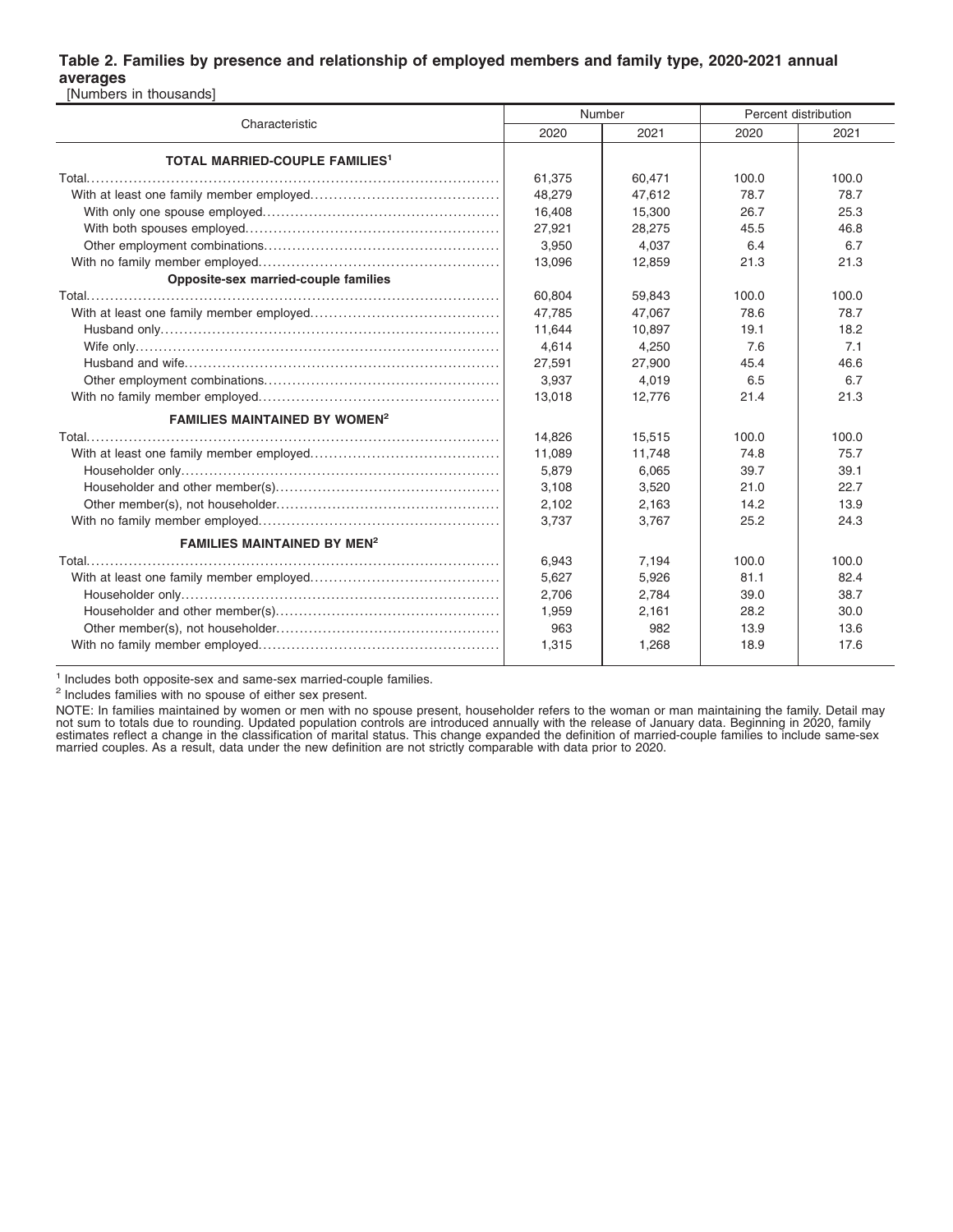#### **Table 3. Unemployment in families by presence and relationship of employed members and family type, 2020-2021 annual averages** [Numbers in thousands]

|                                                         | Number |       | Percent distribution |       |  |
|---------------------------------------------------------|--------|-------|----------------------|-------|--|
| Characteristic                                          | 2020   | 2021  | 2020                 | 2021  |  |
| <b>TOTAL MARRIED-COUPLE FAMILIES<sup>1</sup></b>        |        |       |                      |       |  |
| With at least one family member unemployed, total       | 5,292  | 3,313 | 100.0                | 100.0 |  |
| <b>Employment of family members</b>                     |        |       |                      |       |  |
|                                                         | 4.031  | 2,602 | 76.2                 | 78.5  |  |
|                                                         | 1,261  | 711   | 23.8                 | 21.5  |  |
| Unemployment of family members                          |        |       |                      |       |  |
|                                                         | 3.920  | 2,340 | 74.1                 | 70.6  |  |
|                                                         | 2,632  | 1,633 | 49.7                 | 49.3  |  |
|                                                         | 1,371  | 972   | 25.9                 | 29.4  |  |
| Opposite-sex married-couple families                    |        |       |                      |       |  |
| With at least one family member unemployed, total       | 5,237  | 3,279 | 100.0                | 100.0 |  |
| <b>Employment of family members</b>                     |        |       |                      |       |  |
|                                                         | 3,990  | 2,574 | 76.2                 | 78.5  |  |
|                                                         | 1,247  | 705   | 23.8                 | 21.5  |  |
| <b>Unemployment of family members</b>                   |        |       |                      |       |  |
|                                                         | 2.041  | 1,314 | 39.0                 | 40.1  |  |
|                                                         | 1.096  | 784   | 20.9                 | 23.9  |  |
| Wife unemployed, husband employed or not in labor force | 1,835  | 994   | 35.0                 | 30.3  |  |
|                                                         | 1,506  | 824   | 28.8                 | 25.1  |  |
|                                                         | 1,361  | 971   | 26.0                 | 29.6  |  |
| <b>FAMILIES MAINTAINED BY WOMEN<sup>4</sup></b>         |        |       |                      |       |  |
| With at least one family member unemployed, total       | 1,890  | 1,528 | 100.0                | 100.0 |  |
| <b>Employment of family members</b>                     |        |       |                      |       |  |
|                                                         | 943    | 745   | 49.9                 | 48.7  |  |
|                                                         | 947    | 783   | 50.1                 | 51.3  |  |
| Unemployment of family members                          |        |       |                      |       |  |
|                                                         | 942    | 749   | 49.8                 | 49.0  |  |
|                                                         | 266    | 185   | 14.1                 | 12.1  |  |
|                                                         | 948    | 780   | 50.2                 | 51.0  |  |
| <b>FAMILIES MAINTAINED BY MEN<sup>4</sup></b>           |        |       |                      |       |  |
| With at least one family member unemployed, total       | 942    | 753   | 100.0                | 100.0 |  |
| <b>Employment of family members</b>                     |        |       |                      |       |  |
|                                                         | 518    | 425   | 55.0                 | 56.4  |  |
|                                                         | 424    | 328   | 45.0                 | 43.6  |  |
| <b>Unemployment of family members</b>                   |        |       |                      |       |  |
|                                                         | 559    | 456   | 59.4                 | 60.6  |  |
|                                                         | 218    | 187   | 23.2                 | 24.8  |  |
|                                                         | 383    | 296   | 40.6                 | 39.4  |  |
|                                                         |        |       |                      |       |  |

<sup>1</sup> Includes both opposite-sex and same-sex married-couple families.

<sup>2</sup> Includes families with both spouses unemployed.

<sup>3</sup> Total opposite-sex married couple families with unemployed husbands, including those with unemployed wives.

4 Includes families with no spouse of either sex present.

NOTE: In families maintained by women or men with no spouse present, householder refers to the woman or man maintaining the family. Detail may not sum to totals due to rounding. Updated population controls are introduced annually with the release of January data. Beginning in 2020, family estimates reflect a change in the classification of marital status. This change expanded the definition of married-couple families to include same-sex<br>married couples. As a result, data under the new definition are not str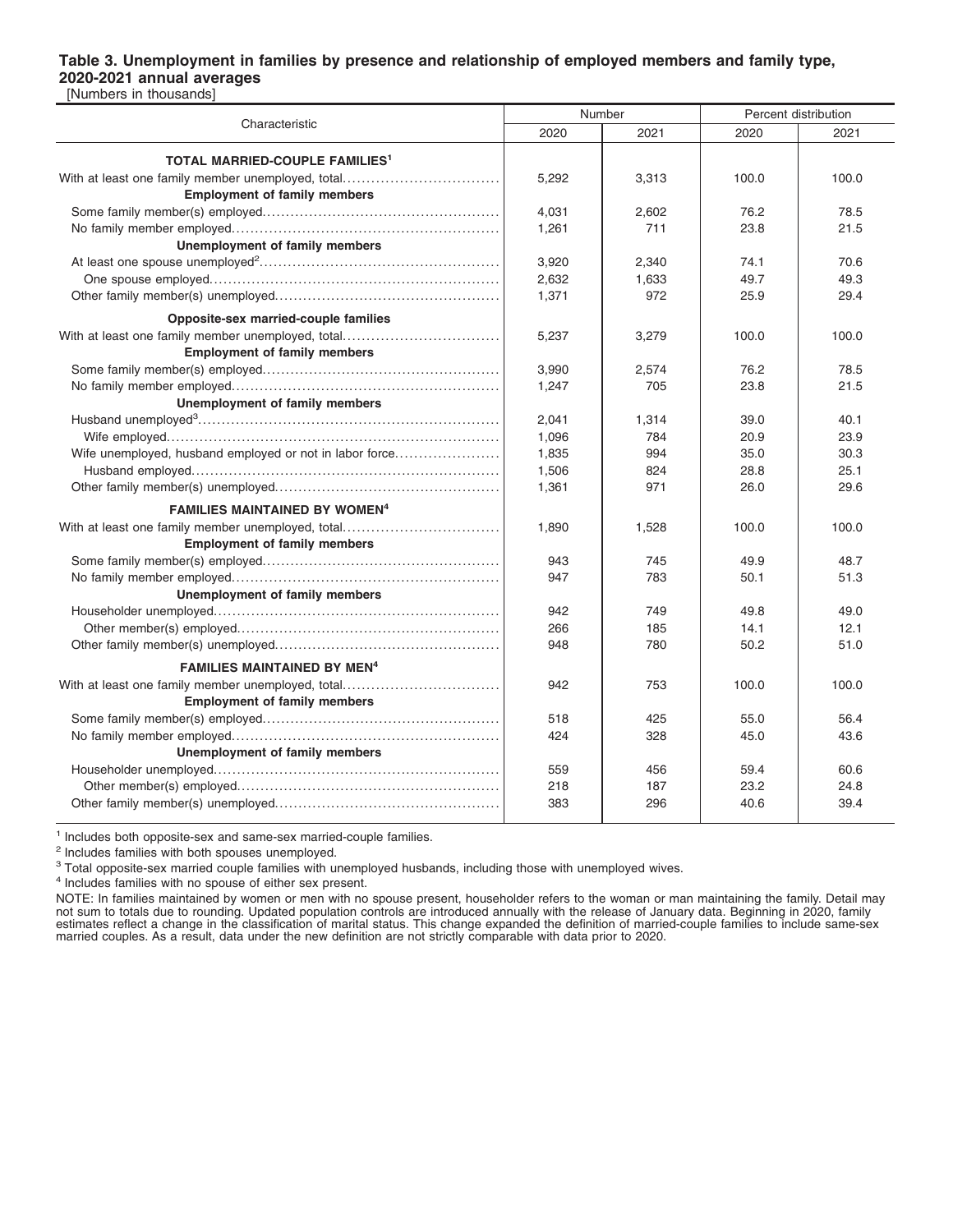### **Table 4. Families with own children: Employment status of parents by age of youngest child and family type, 2020-2021 annual averages** [Numbers in thousands]

|                                               |                | Number         | Percent distribution |       |  |
|-----------------------------------------------|----------------|----------------|----------------------|-------|--|
| Characteristic                                | 2020           | 2021           | 2020                 | 2021  |  |
|                                               |                |                |                      |       |  |
| WITH OWN CHILDREN UNDER 18 YEARS              | 33,047         | 32,756         | 100.0                | 100.0 |  |
|                                               | 29,259         | 29,198         | 88.5                 | 89.1  |  |
|                                               | 3,788          | 3,558          | 11.5                 | 10.9  |  |
| Total married-couple families <sup>1</sup>    |                |                |                      |       |  |
|                                               | 22,921         | 22,156         | 100.0                | 100.0 |  |
|                                               | 21,846         | 21,372         | 95.3                 | 96.5  |  |
|                                               | 13,705         | 13,794         | 59.8                 | 62.3  |  |
|                                               | 8,141          | 7,577          | 35.5                 | 34.2  |  |
|                                               | 1,075          | 784            | 4.7                  | 3.5   |  |
| Opposite-sex married couple families          |                |                |                      |       |  |
|                                               | 22,826         | 22,050         | 100.0                | 100.0 |  |
|                                               | 21,755         | 21,269         | 95.3                 | 96.5  |  |
|                                               | 15,044         | 14,955         | 65.9                 | 67.8  |  |
|                                               | 13,642         | 13,720         | 59.8                 | 62.2  |  |
|                                               | 1,402          | 1,234          | 6.1                  | 5.6   |  |
|                                               | 6,711          | 6,315          | 29.4                 | 28.6  |  |
|                                               | 1,071          | 780            | 4.7                  | 3.5   |  |
| Families maintained by mother <sup>2</sup>    |                |                |                      |       |  |
|                                               | 7,526          | 7,904          | 100.0                | 100.0 |  |
|                                               | 5,344          | 5,624          | 71.0                 | 71.2  |  |
|                                               | 2,181          | 2,280          | 29.0                 | 28.8  |  |
| Families maintained by father <sup>2</sup>    |                |                |                      |       |  |
|                                               | 2,601          | 2.696          | 100.0                | 100.0 |  |
|                                               | 2,069          | 2,202          | 79.6                 | 81.7  |  |
|                                               | 531            | 494            | 20.4                 | 18.3  |  |
| WITH OWN CHILDREN 6 TO 17 YEARS, NONE YOUNGER |                |                |                      |       |  |
|                                               | 19,246         | 19,029         | 100.0                | 100.0 |  |
|                                               | 17,109         | 17,058         | 88.9                 | 89.6  |  |
|                                               | 2,137          | 1,971          | 11.1                 | 10.4  |  |
| Total married-couple families <sup>1</sup>    |                |                |                      |       |  |
|                                               | 12,939         | 12,553         | 100.0                | 100.0 |  |
|                                               | 12,315         | 12,085         | 95.2                 | 96.3  |  |
|                                               | 8,090          | 8,140          | 62.5                 | 64.9  |  |
|                                               | 4,224          | 3,945          | 32.6                 | 31.4  |  |
|                                               | 624            | 467            | 4.8                  | 3.7   |  |
| Opposite-sex married couple families          |                |                |                      |       |  |
|                                               | 12,887         | 12,491         | 100.0                | 100.0 |  |
|                                               | 12,266         | 12,026         | 95.2                 | 96.3  |  |
|                                               | 8,944          | 8,908          | 69.4                 | 71.3  |  |
|                                               | 8,058          | 8,098          | 62.5                 | 64.8  |  |
|                                               | 886            | 810            | 6.9                  | 6.5   |  |
|                                               | 3,322          | 3,118          | 25.8                 | 25.0  |  |
|                                               | 621            | 464            | 4.8                  | 3.7   |  |
| Families maintained by mother <sup>2</sup>    |                |                |                      |       |  |
|                                               | 4,731          | 4,881          | 100.0                | 100.0 |  |
|                                               | 3,538          | 3,687          | 74.8                 | 75.5  |  |
| Families maintained by father <sup>2</sup>    | 1,193          | 1,194          | 25.2                 | 24.5  |  |
|                                               |                |                |                      | 100.0 |  |
|                                               | 1,576<br>1,256 | 1,595<br>1,286 | 100.0<br>79.7        | 80.6  |  |
|                                               | 320            | 309            | 20.3                 | 19.4  |  |
|                                               |                |                |                      |       |  |
| WITH OWN CHILDREN UNDER 6 YEARS               |                |                |                      |       |  |
|                                               | 13,801         | 13,727         | 100.0                | 100.0 |  |
|                                               | 12,150         | 12,140         | 88.0                 | 88.4  |  |

See footnotes at end of table.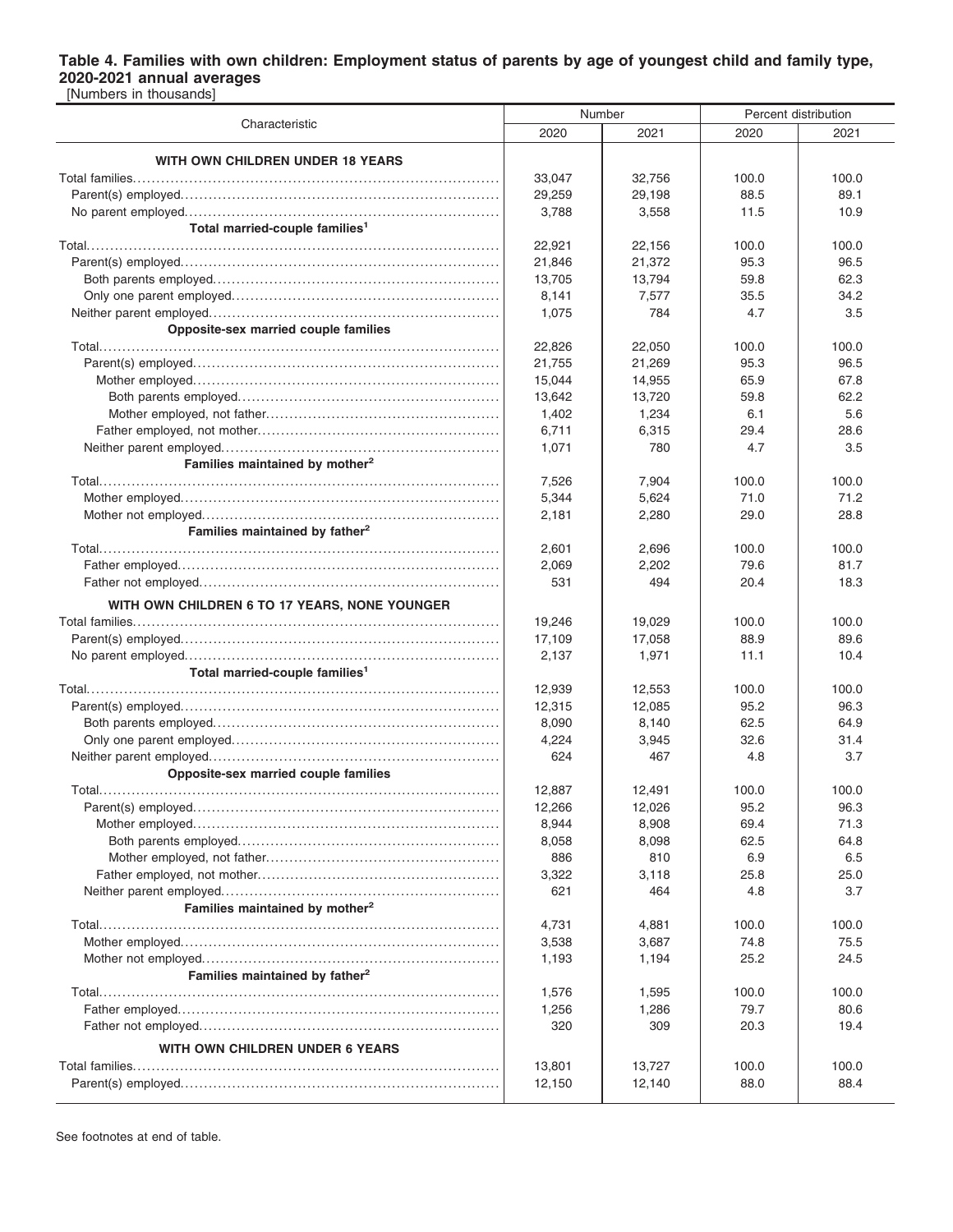#### **Table 4. Families with own children: Employment status of parents by age of youngest child and family type, 2020-2021 annual averages — Continued** [Numbers in thousands]

|                                            | Number |       | Percent distribution |       |  |
|--------------------------------------------|--------|-------|----------------------|-------|--|
| Characteristic                             | 2020   | 2021  | 2020                 | 2021  |  |
|                                            | 1.651  | 1.587 | 12.0                 | 11.6  |  |
| Total married-couple families <sup>1</sup> |        |       |                      |       |  |
|                                            | 9.983  | 9.603 | 100.0                | 100.0 |  |
|                                            | 9.531  | 9.286 | 95.5                 | 96.7  |  |
|                                            | 5,614  | 5,654 | 56.2                 | 58.9  |  |
|                                            | 3,917  | 3.632 | 39.2                 | 37.8  |  |
|                                            | 451    | 317   | 4.5                  | 3.3   |  |
| Opposite-sex married couple families       |        |       |                      |       |  |
|                                            | 9,939  | 9,559 | 100.0                | 100.0 |  |
|                                            | 9.490  | 9.243 | 95.5                 | 96.7  |  |
|                                            | 6.100  | 6.046 | 61.4                 | 63.3  |  |
|                                            | 5,584  | 5,622 | 56.2                 | 58.8  |  |
|                                            | 516    | 424   | 5.2                  | 4.4   |  |
|                                            | 3,390  | 3,197 | 34.1                 | 33.4  |  |
|                                            | 450    | 316   | 4.5                  | 3.3   |  |
| Families maintained by mother <sup>2</sup> |        |       |                      |       |  |
|                                            | 2.795  | 3,023 | 100.0                | 100.0 |  |
|                                            | 1.807  | 1.937 | 64.6                 | 64.1  |  |
|                                            | 988    | 1.086 | 35.4                 | 35.9  |  |
| Families maintained by father <sup>2</sup> |        |       |                      |       |  |
|                                            | 1,024  | 1,101 | 100.0                | 100.0 |  |
|                                            | 813    | 916   | 79.4                 | 83.2  |  |
|                                            | 211    | 185   | 20.6                 | 16.8  |  |
|                                            |        |       |                      |       |  |

<sup>1</sup> Includes both opposite-sex and same-sex married-couple families.

<sup>2</sup> Includes families with no spouse of either sex present.

NOTE: Own children include biological, step-, and adopted children of the husband, wife, or person maintaining the family. Not included are nieces, nephews, grandchildren, and other related and unrelated children. Detail may not sum to totals due to rounding. Updated population controls are<br>introduced annually with the release of January data. Beginning in 2020, famil strictly comparable with data prior to 2020.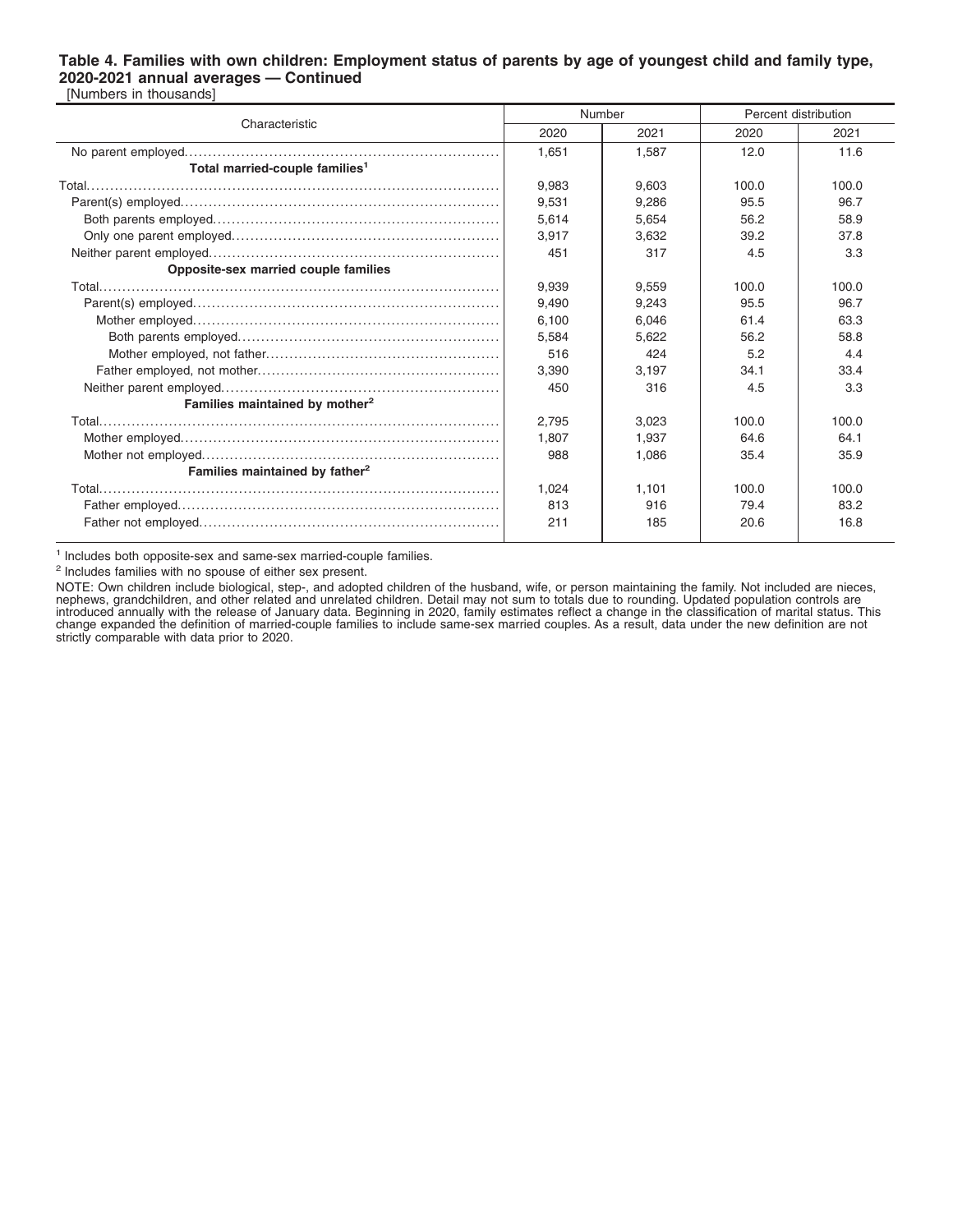#### **Table 5. Employment status of the population by sex, marital status, and presence and age of own children under 18, 2020-2021 annual averages** [Numbers in thousands]

Characteristic 2020 2021 Total | Men | Women | Total | Men | Women **WITH OWN CHILDREN UNDER 18 YEARS** Civilian noninstitutional population................................... 63,242 28,569 34,673 62,258 27,990 34,269 Civilian labor force.................................................. 51,063 26,361 24,702 50,308 25,902 24,406 Participation rate.................................................. 80.7 92.3 71.2 80.8 92.5 71.2 Employed.......................................................... 47,742 24,892 22,850 48,091 24,912 23,179 Full-time workers<sup>1</sup>……………………………………………………. | 42,008 | 23,796 | 18,212 | 42,253 | 23,802 | 18,451 Part-time workers<sup>2</sup> ............................................. 5,734 1,097 4,638 5,838 1,110 4,728 Employment-population ratio.................................... 75.5 87.1 65.9 77.2 89.0 67.6 Unemployed....................................................... 3,321 1,469 1,852 2,217 989 1,228 Unemployment rate............................................ 6.5 5.6 7.5 4.4 3.8 5.0 **Total married, spouse present<sup>3</sup>** Civilian noninstitutional population................................... 48,799 24,511 24,287 47,140 23,645 23,495 Civilian labor force.................................................. 39,673 22,858 16,816 38,413 22,120 16,293 Participation rate.................................................. 81.3 93.3 69.2 81.5 93.5 69.3 Employed.......................................................... 37,542 21,760 15,782 37,188 21,432 15,756 Full-time workers<sup>1</sup> .............................................. 33,329 20,878 12,451 33,073 20,561 12,512 Part-time workers<sup>2</sup> ............................................. 4,213 882 3,331 4,115 871 3,244 Employment-population ratio.................................... 76.9 88.8 65.0 78.9 90.6 67.1 Unemployed....................................................... 2,131 1,097 1,034 1,225 688 537 Unemployment rate............................................ 5.4 4.8 6.1 3.2 3.1 3.3 **Other marital status<sup>4</sup>** Civilian noninstitutional population................................... 14,443 4,057 10,385 15,118 4,344 10,774 Civilian labor force.................................................. 11,389 3,504 7,886 11,895 3,782 8,113 Participation rate.................................................. 78.9 86.3 75.9 78.7 87.0 75.3 Employed.......................................................... 10,200 3,132 7,068 10,903 3,480 7,423 Full-time workers<sup>1</sup>……………………………………………………. | 8,679 | 2,918 | 5,762 | 9,180 | 3,241 | 5,939 Part-time workers<sup>2</sup> ............................................. 1,521 215 1,306 1,723 240 1,484 Employment-population ratio.................................... 70.6 77.2 68.1 72.1 80.1 68.9 Unemployed....................................................... 1,189 371 818 992 301 690 Unemployment rate............................................ 10.4 10.6 10.4 8.3 8.0 8.5 **WITH OWN CHILDREN 6 TO 17 YEARS, NONE YOUNGER** Civilian noninstitutional population................................... 35,666 15,967 19,699 35,127 15,644 19,483 Civilian labor force.................................................. 29,437 14,588 14,848 29,019 14,310 14,710 Participation rate.................................................. 82.5 91.4 75.4 82.6 91.5 75.5 Employed.......................................................... 27,621 13,825 13,797 27,823 13,791 14,032 Full-time workers<sup>1</sup>……………………………………………………. | 24,433 | 13,233 | 11,200 | 24,588 | 13,199 | 11,390 Part-time workers<sup>2</sup> ............................................. 3,189 592 2,597 3,234 592 2,642 Employment-population ratio.................................... 77.4 86.6 70.0 79.2 88.2 72.0 Unemployed....................................................... 1,815 764 1,052 1,197 519 678 Unemployment rate............................................ 6.2 5.2 7.1 4.1 3.6 4.6 **WITH OWN CHILDREN UNDER 6 YEARS** Civilian noninstitutional population................................... 27,575 12,602 14,973 27,131 12,345 14,786 Civilian labor force.................................................. 21,626 11,773 9,853 21,289 11,592 9,697 Participation rate.................................................. 78.4 93.4 65.8 78.5 93.9 65.6 Employed.......................................................... 20,121 11,068 9,053 20,268 11,121 9,147 Full-time workers<sup>1</sup>……………………………………………………. | 17,575 | 10,563 | 7,012 | 17,665 | 10,603 | 7,061 Part-time workers<sup>2</sup> ............................................. 2,546 505 2,041 2,604 518 2,085 Employment-population ratio.................................... 73.0 87.8 60.5 74.7 90.1 61.9 Unemployed....................................................... 1,505 705 800 1,020 471 550 Unemployment rate............................................ 7.0 6.0 8.1 4.8 4.1 5.7 **WITH NO OWN CHILDREN UNDER 18 YEARS** Civilian noninstitutional population................................... 197,087 97,353 99,734 199,187 98,498 100,689 Civilian labor force.................................................. 109,680 58,843 50,837 110,896 59,603 51,293 Participation rate.................................................. 55.7 60.4 51.0 55.7 60.5 50.9 Employed.......................................................... 100,053 53,668 46,385 104,490 55,917 48,573

See footnotes at end of table.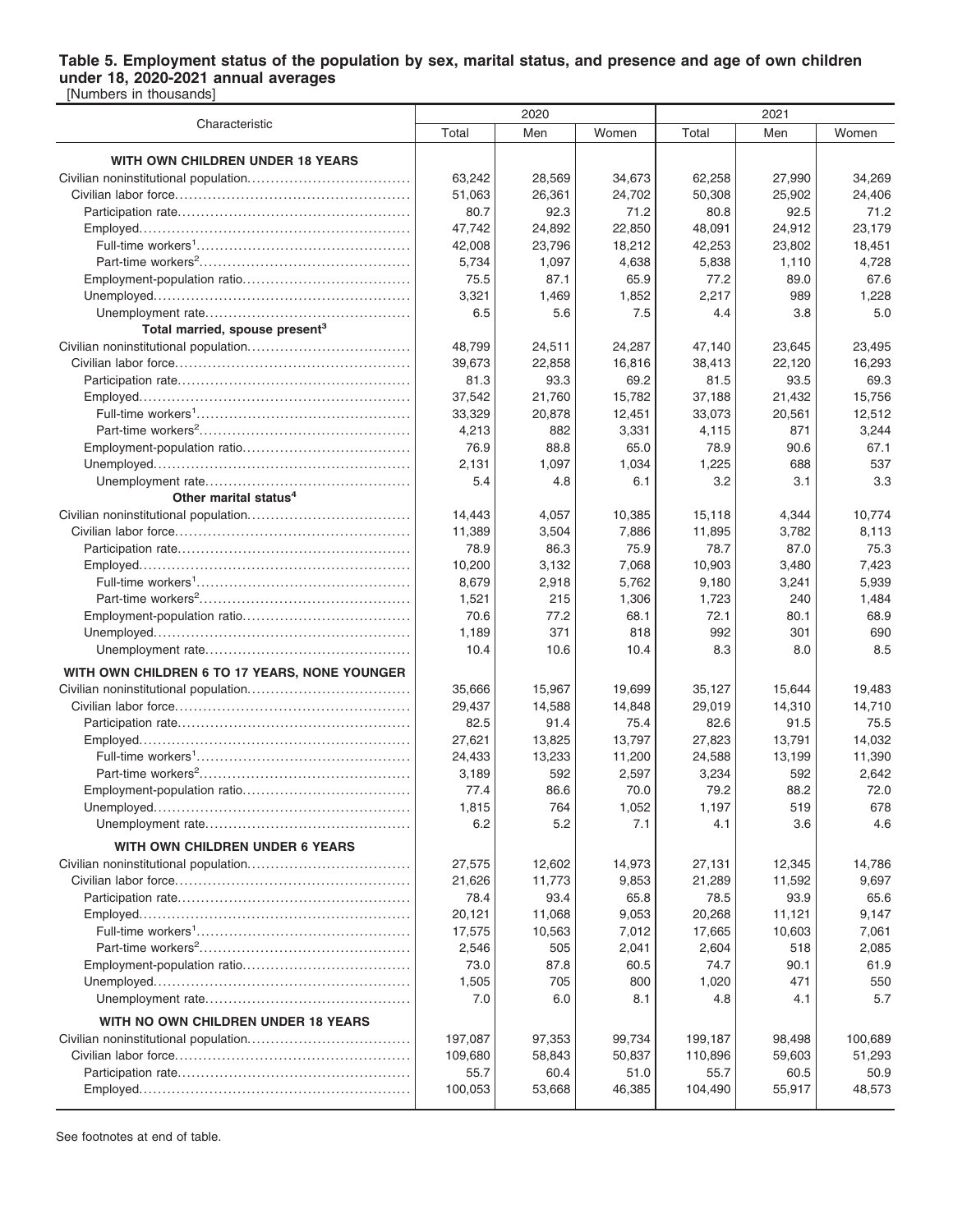### **Table 5. Employment status of the population by sex, marital status, and presence and age of own children under 18, 2020-2021 annual averages — Continued** [Numbers in thousands]

| Characteristic |        | 2020   |        | 2021   |        |        |  |
|----------------|--------|--------|--------|--------|--------|--------|--|
|                | Total  | Men    | Women  | Total  | Men    | Women  |  |
|                | 81.180 | 45.666 | 35,515 | 84,907 | 47.709 | 37.197 |  |
|                | 18.872 | 8,002  | 10,870 | 19,583 | 8,207  | 11,376 |  |
|                | 50.8   | 55.1   | 46.5   | 52.5   | 56.8   | 48.2   |  |
|                | 9.627  | 5,175  | 4,452  | 6,406  | 3,686  | 2,720  |  |
|                | 8.8    | 8.8    | 8.8    | 5.8    | 6.2    | 5.3    |  |
|                |        |        |        |        |        |        |  |

<sup>1</sup> Usually work 35 hours or more per week at all jobs.

<sup>2</sup> Usually work less than 35 hours per week at all jobs.

<sup>3</sup> Includes persons in both opposite-sex and same-sex marriages.

4 Includes persons who are never married; widowed; divorced; separated; and married, spouse absent.

NOTE: Own children include biological, step-, and adopted children of the husband, wife, or person maintaining the family. Not included are nieces, nephews, grandchildren, and other related and unrelated children. Detail may not sum to totals due to rounding. Updated population controls are<br>introduced annually with the release of January data. Estimates for 2020 intro married persons refer to those in opposite-sex and same-sex marriages. As a result, data by marital status are not strictly comparable with data prior to 2020.